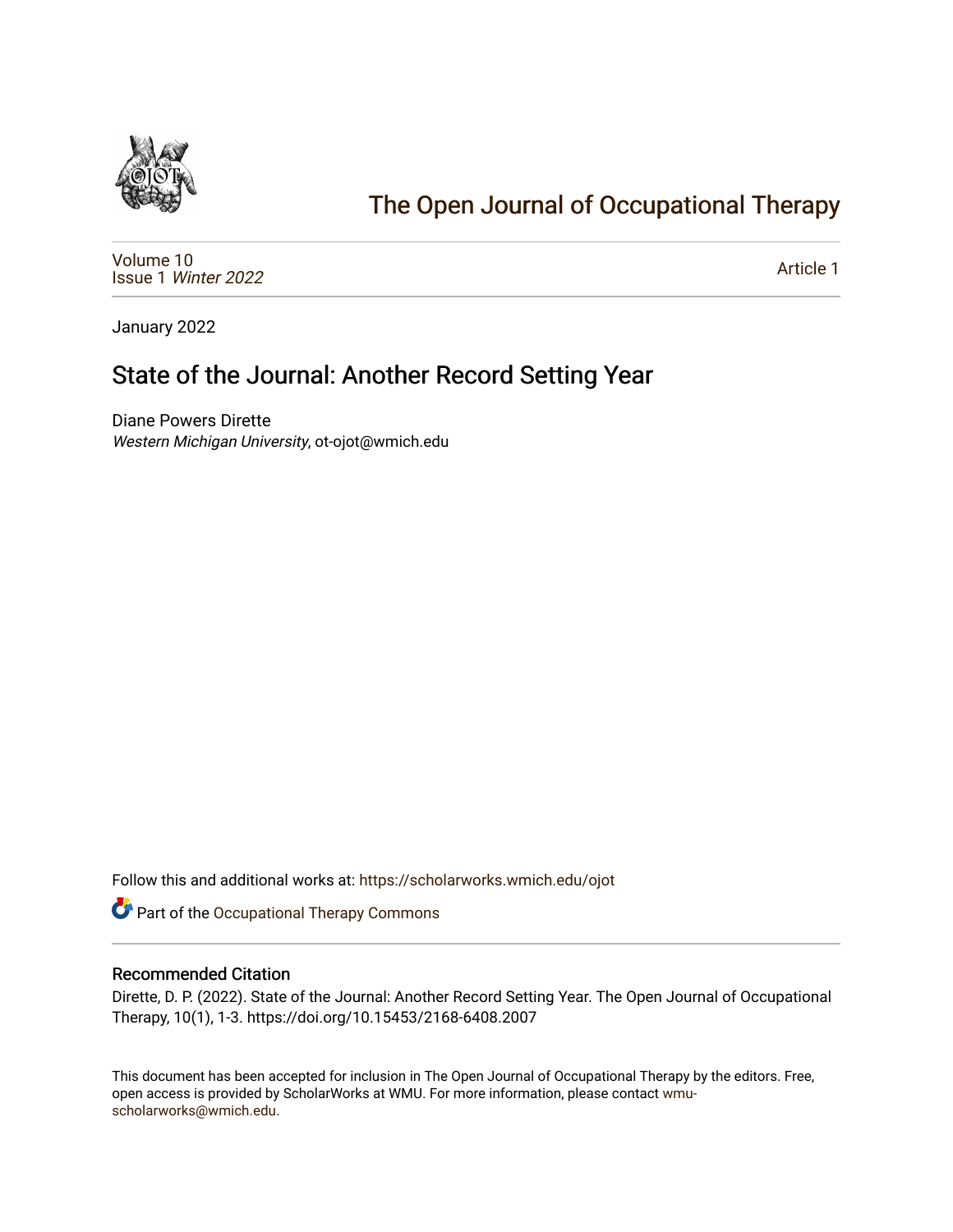### State of the Journal: Another Record Setting Year

Keywords gratitude, year in review, downloads

Credentials Display Diane Powers Dir[ette, PhD, OTL, FAOTA](http://scholarworks.wmich.edu/boardprofiles/16/)

Copyright transfer agreements are not obtained by The Open Journal of Occupational Therapy (OJOT). Reprint permission for this Letter from the Editor should be obtained from the corresponding author(s). Click [here](https://scholarworks.wmich.edu/ojot/policies.html#rights) to view our open access statement regarding user rights and distribution of this Letter from the Editor. DOI: 10.15453/2168-6408.2007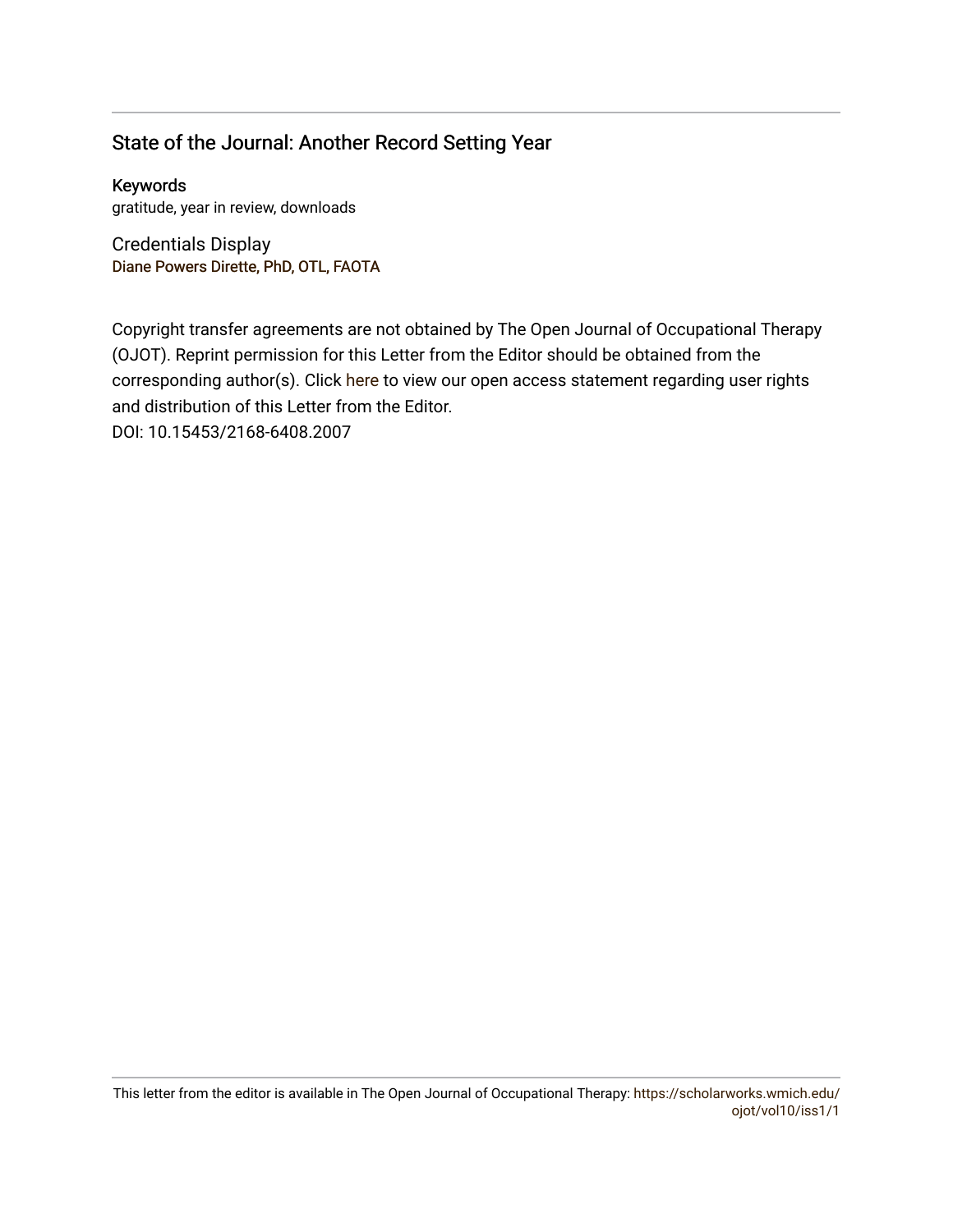It is November as I am beginning to write this letter from the editor, and in the United States we are approaching the Thanksgiving holiday. In keeping with the spirit of Thanksgiving, I am reflecting on all of the people associated with the *Open Journal of Occupational Therapy* (OJOT) for whom I am grateful. First and foremost, thank you to Drs. Barb Rider and Fred Sammons for their continued support; financial, intellectual, and emotional. They are a constant source of support, and without them, we could not sustain the journal.

I am also grateful for the OJOT editorial team, which is made up of the most wonderful, hardworking, competent people with whom I have had the pleasure to work. They are the behind-the-scenes crew who work daily and steadfastly to make sure the journal is written clearly and accurately and is published on time, every single time. This team includes Ms. Allison Miller, associate editor; Dr. Ben Atchison, managing editor; Dr. Cynthia Cunningham, copy editor; Dr. Jennifer Fortuna, art editor; and Ms. Rachel Harley, assistant copy editor. Thanks to their efforts, we are able to publish a quality journal and have met every publication deadline.

There are three other boards that contribute intellectual and practical work for OJOT: the advisory board, the editorial board, and the editorial review board. Each of these boards is made up of highly accomplished, amazing people on whom I can rely for feedback and advice every time I need it. There are too many of them to list here, but their names can be found on the OJOT website. These wonderful, supportive board members have been there for OJOT year after year for the past 10 years.

Because OJOT is an open-access journal that can be read by anyone in any country without paying a subscription fee, we rely on sponsors for financial support. We rely most heavily on the financial support of Drs. Rider and Sammons, but we also rely on individuals, academic departments, and companies for sponsorship of each issue that we publish. I am grateful and amazed by the stories of the people who sponsor each issue.

#### **Year in Review**

I am also grateful for the many readers of OJOT who span 204 countries worldwide. The readership of OJOT continues to grow every year and this year was no exception. Every month during this past year a record was set for the most full-text downloads in that given month of OJOT history (see Table 1). Readership typically declines during the summer months, but even during those months, there was a consistent record number of full-text downloads each month. In every month except the holiday month of December, there were more than 10,000 full-text downloads. Two years ago, the readership was about half that number. The year ended with a record 153,964 full-text downloads for 2021, bringing the total to 707,968 full-text downloads since we began publication.

This year OJOT published articles in each of the journal's categories (see Table 2). Most of the manuscripts were in the category of Applied Research. Among the manuscripts published in the Applied Research category the methods that were used were qualitative (13), quantitative (8), mixed methods (2), instrument development (6), survey (2), single subject (1), case report (1), and scoping or systematic review (3).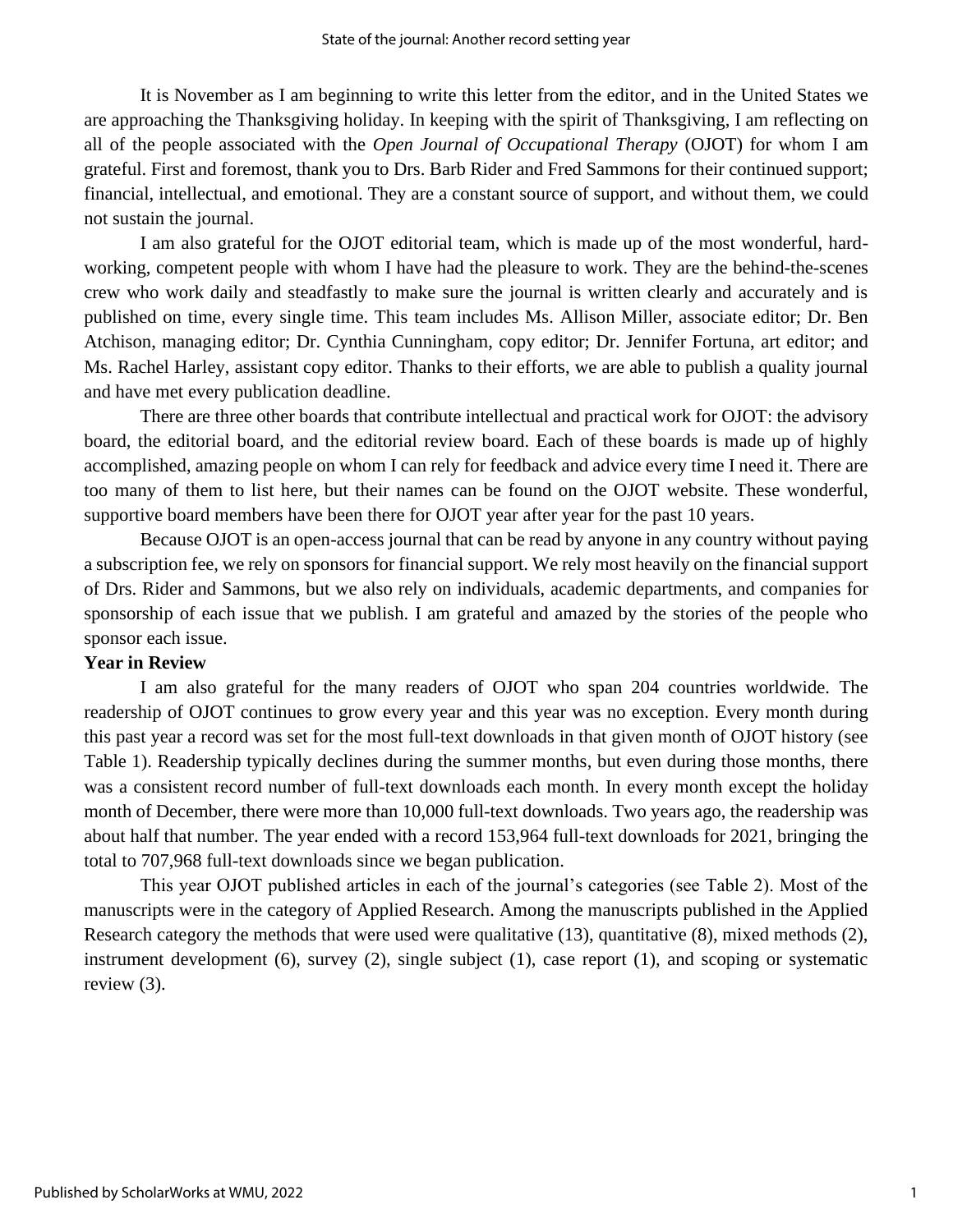| Full-text Downloads by Month in 2021 |                            |  |
|--------------------------------------|----------------------------|--|
| <b>Month</b>                         | <b>Number of Downloads</b> |  |
| January                              | 12,672                     |  |
| February                             | 12,841                     |  |
| March                                | 13,790                     |  |
| April                                | 13,667                     |  |
| May                                  | 11,666                     |  |
| June                                 | 10,563                     |  |
| July                                 | 11,121                     |  |
| August                               | 10,541                     |  |
| September                            | 14,605                     |  |
| October                              | 16,793                     |  |
| November                             | 15,191                     |  |
| December                             | 9,789                      |  |

# **Table 1**

#### **Table 2**

*Publications by Category in 2021*

| Category                       | <b>Number of Publications</b> |
|--------------------------------|-------------------------------|
| <b>Applied Research</b>        | 36                            |
| <b>Guidelines for Practice</b> | 3                             |
| Topics in Education            |                               |
| Opinions in the Profession     |                               |

A variety of topics were covered in OJOT this year. As always, we like to publish articles that appeal to a wide readership but also include some articles on less widely published topics. Because we published a special issue edited by Dr. Beth Elenko last summer that focused on early intervention, many of the articles this year addressed the topic of pediatric practice. We also published articles focused on intervention for people with neurological, visual, and biomechanical impairments. In addition, we included articles on less widely published topics such as occupational therapy practice related to the COVID-19 pandemic, post-secondary students with disabilities, health literacy, functional cognition, the use of Tai Chi, self-advocacy, horticulture, 3-D printing, substance use disorder, and social discrimination. **Conferences**

We have greatly missed meeting with everyone at conferences. Because of the COVID-19 pandemic, we were not able to have a booth in the expo hall or meet with people face-to-face at a national conference. We were very proud, however, to have our very own advisory board member, Dr. Sharon Gutman, give the 2021 Eleanor Clarke Slagle lecture at the Education Summit in St. Louis, Missouri, on the topic of working with marginalized populations, and our Managing Editor, Dr. Ben Atchison, give the keynote address at the Michigan Occupational Therapy Association Annual Conference on the topic of childhood trauma. Both of the speeches were inspiring and excellent examples of the very best in the profession of occupational therapy.